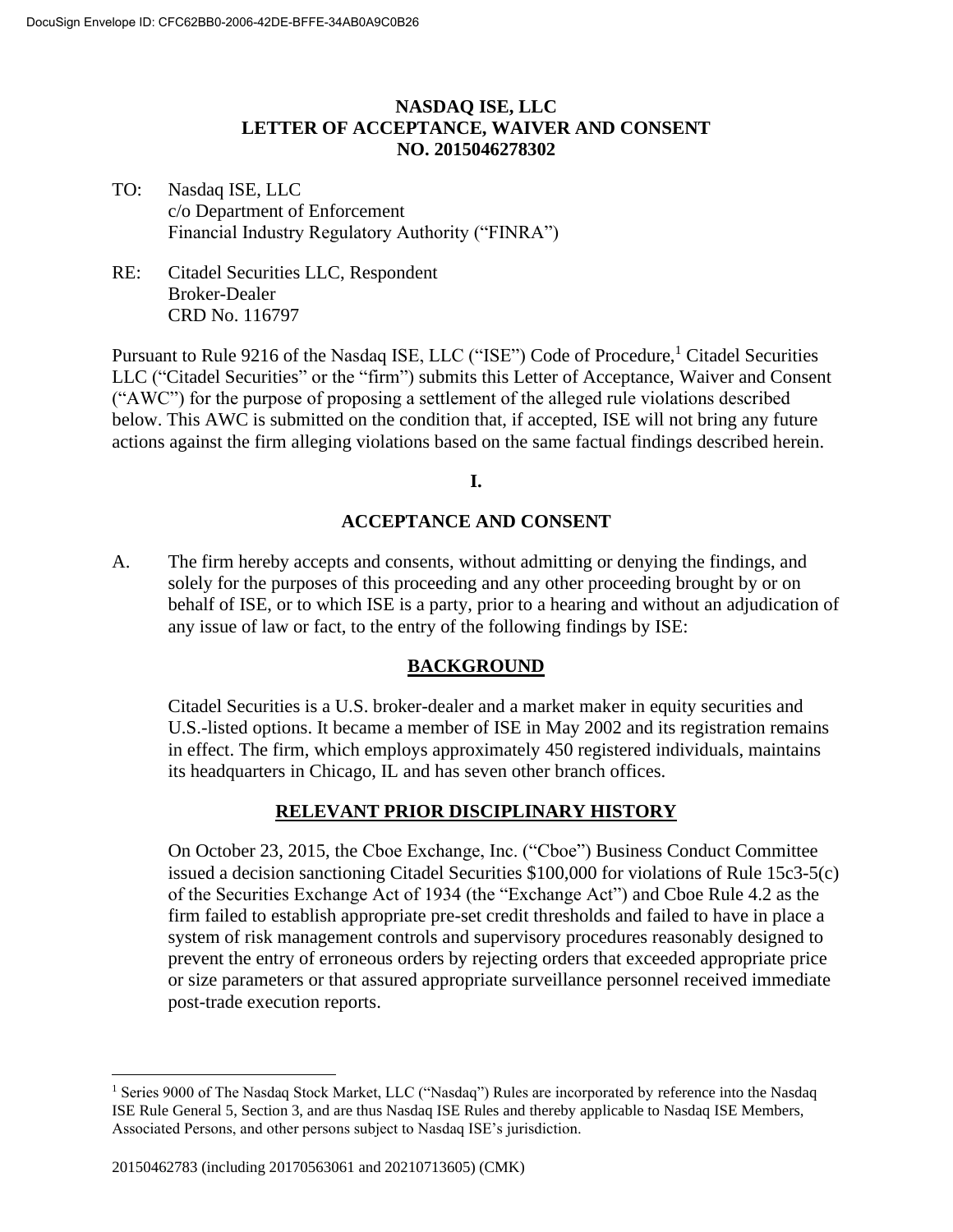On June 16, 2014, FINRA, Cboe BYX Exchange, Inc., Cboe BZX Exchange, Inc., The Nasdaq Stock Market LLC, and NYSE Arca, Inc. sanctioned the firm \$800,000 and imposed an undertaking for violations of Exchange Act Rule 15c3-5 and relevant supervision rules as Citadel Securities failed to establish, maintain, and enforce supervisory procedures and risk management controls reasonably designed to check for order accuracy, reject orders that exceeded appropriate price and/or size parameters, reject duplicate orders, and monitor appropriate message level activity.

# **SUMMARY**

This matter arose from reviews conducted by FINRA's Department of Market Regulation, on behalf of ISE and other self-regulatory organizations ("SROs").<sup>2</sup> The conduct described herein occurred between August 15, 2014 and May 2020 (the "review period"), or more specific time periods within the review period as described below.

During the review period, Citadel Securities had market access, as defined in Exchange Act Rule 15c3-5. As such, the firm was required to establish, document, and maintain a system of risk management controls and supervisory procedures reasonably designed to manage the financial, regulatory, and other risks of this business activity. In certain scenarios, however, Citadel Securities's risk management controls and supervisory procedures were not reasonably designed to prevent the entry of erroneous orders, in violation of Exchange Act Rule 15c3-5, ISE Rules 400 and 401 (for conduct that occurred prior to June 6, 2019), and ISE Options 9, Sections 1 and 2 (for conduct that occurred on or after June 6, 2019).

# **FACTS AND VIOLATIVE CONDUCT**

- 1. Exchange Act Rule 15c3-5(b) requires broker-dealers with market access to "establish, document, and maintain a system of risk management controls and supervisory procedures reasonably designed to manage the financial, regulatory, and other risks of this business activity."
- 2. Exchange Act Rule  $15c3-5(c)(1)(ii)$  requires broker-dealers with market access to establish written supervisory procedures ("WSPs") and financial risk management controls that are reasonably designed to "[p]revent the entry of erroneous orders, by rejecting orders that exceed appropriate price or size parameters, on an order-by-order basis or over a short period of time, or that indicate duplicative orders."
- 3. ISE Rule 401, now Options 9, Section 2, states that "[n]o Member shall engage in conduct in violation of the Exchange Act, the By-Laws or the Rules of the Exchange, or the Rules of the Clearing Corporation insofar as they relate to the reporting or clearance of any Exchange Transaction, or any written interpretation thereof. Every

<sup>&</sup>lt;sup>2</sup> The other SROs include Cboe BYX Exchange, Inc., Cboe BZX Exchange, Inc., Cboe EDGA Exchange, Inc., Cboe EDGX Exchange, Inc., The Nasdaq Stock Market LLC, Nasdaq BX, Inc., Nasdaq GEMX, Inc., Nasdaq MRX LLC, The Nasdaq Options Market LLC, Nasdaq PHLX LLC, The New York Stock Exchange LLC, and NYSE Arca Inc.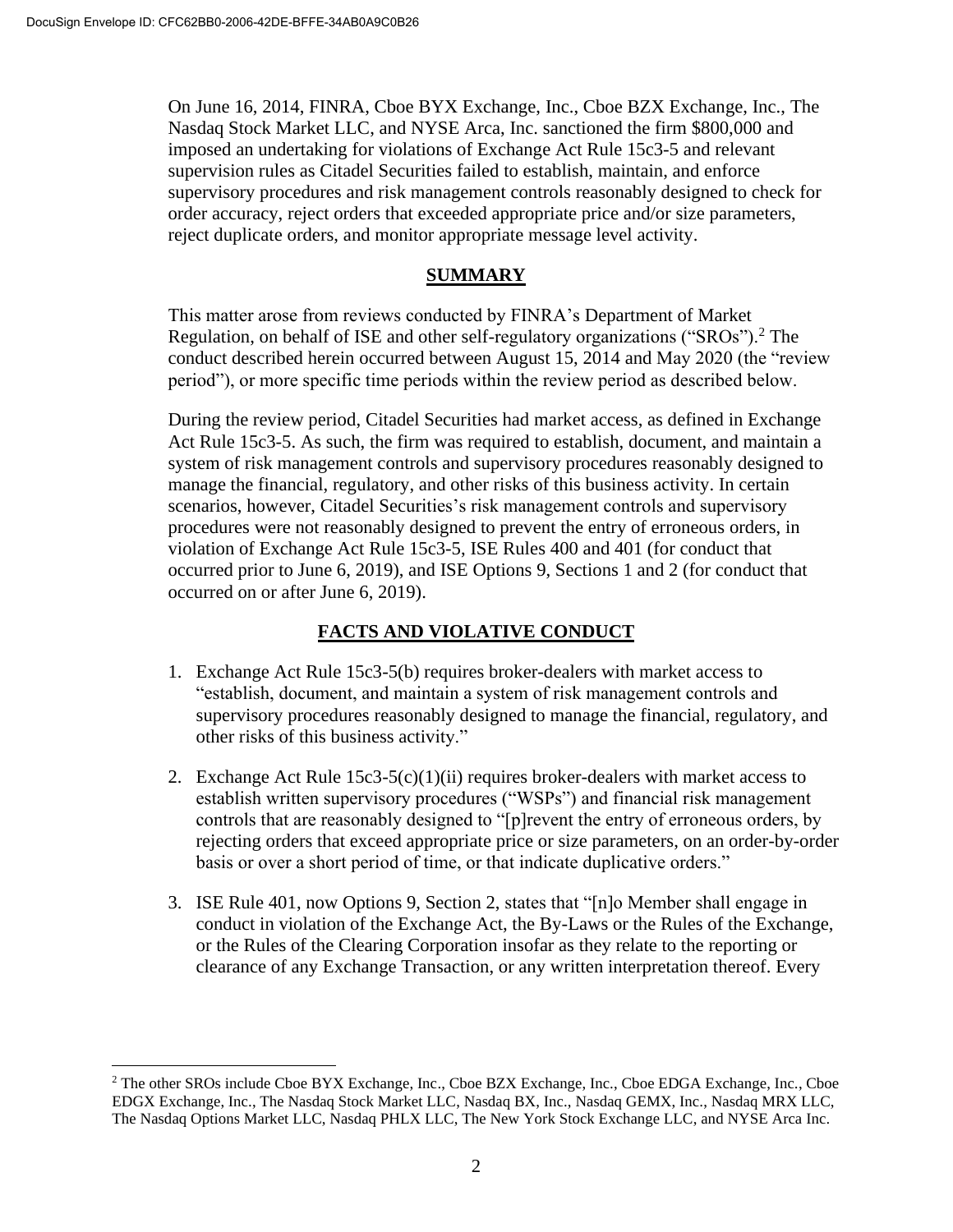Member shall so supervise persons associated with the Member as to assure compliance therewith."<sup>3</sup>

4. ISE Rule 400, now Options 9, Section 1, states that no member shall engage in acts or practices inconsistent with just and equitable principles of trade. 4

# The Firm Did Not Apply Certain Pre-Trade Erroneous Order Controls to Certain Options Limit Orders

- 5. From August 15, 2014 through May 2, 2018, the firm's pre-trade erroneous order controls applicable to option limit orders included a price control (the "Price Control") that would reject limit orders that were priced at a certain percentage away from the National Best Bid or Offer ("NBBO").<sup>5</sup> However, from August 2014 through November 2017, when an option order was canceled and replaced, the Price Control was not applied to the replaced option order. Moreover, from August 15, 2014 through June 2015, the Price Control was not applied to option orders placed prior to market open, and from August 15, 2014 through May 2017, it was not applied to child option orders.<sup>6</sup>
- 6. After the Price Control was applied to options orders placed prior to market open starting in June 2015, if a pre-open option limit order that was determined not to be erroneous was re-routed to another exchange at or after market open, this price control was not reapplied to the re-routed option limit order. As a result, option limit orders received prior to the market open that were later re-routed to various markets were not subjected to reasonably designed pre-trade erroneous order controls.
- 7. For example, on May 17, 2017 at 6:50:02 a.m., the firm received an option limit order to buy 2 XYZ May 109 puts at  $$0.55<sup>7</sup>$  The order as received was not erroneous and was priced within the firm's price control threshold, as the end-of-day quote on the prior trading day was \$0.44 x \$0.46. At 7:43:06 a.m., the firm routed the order to The Nasdaq Options Market LLC ("NOM"). When the opening print occurred at 9:30:41 a.m., the NBBO was \$2.22 x \$2.40. At 9:30:42 a.m., the NBBO was \$1.18 x \$3.60. At 9:32:07 a.m., the firm's order remained unexecuted on NOM. The firm canceled the order on NOM and, at 9:32:08 a.m., re-routed it to Cboe EDGX Exchange, Inc. with the original limit price of \$0.55, without reapplying the price control. The NBBO at the time was \$2.14 x \$2.60. Because the firm did not re-apply the price control to option limit orders that were re-routed after the market opened, this order was sent to the market at a price that was not reasonably related to the current NBBO. This issue did not result in any Clearly Erroneous Filings.

<sup>&</sup>lt;sup>3</sup> As of June 6, 2019, ISE Rule 401 was renumbered to ISE Rule Options 9, Section 2.

<sup>4</sup> As of June 6, 2019, ISE Rule 400 was renumbered to ISE Rule Options 9, Section 1.

<sup>&</sup>lt;sup>5</sup> A limit order is an order to purchase or sell a security at, or better than, a stated price.

 $6$  A "parent" order is the full order size, and may be executed by slicing the order into smaller lots, or "child" orders.

<sup>7</sup> A generic symbol is used in place of the name of the referenced security.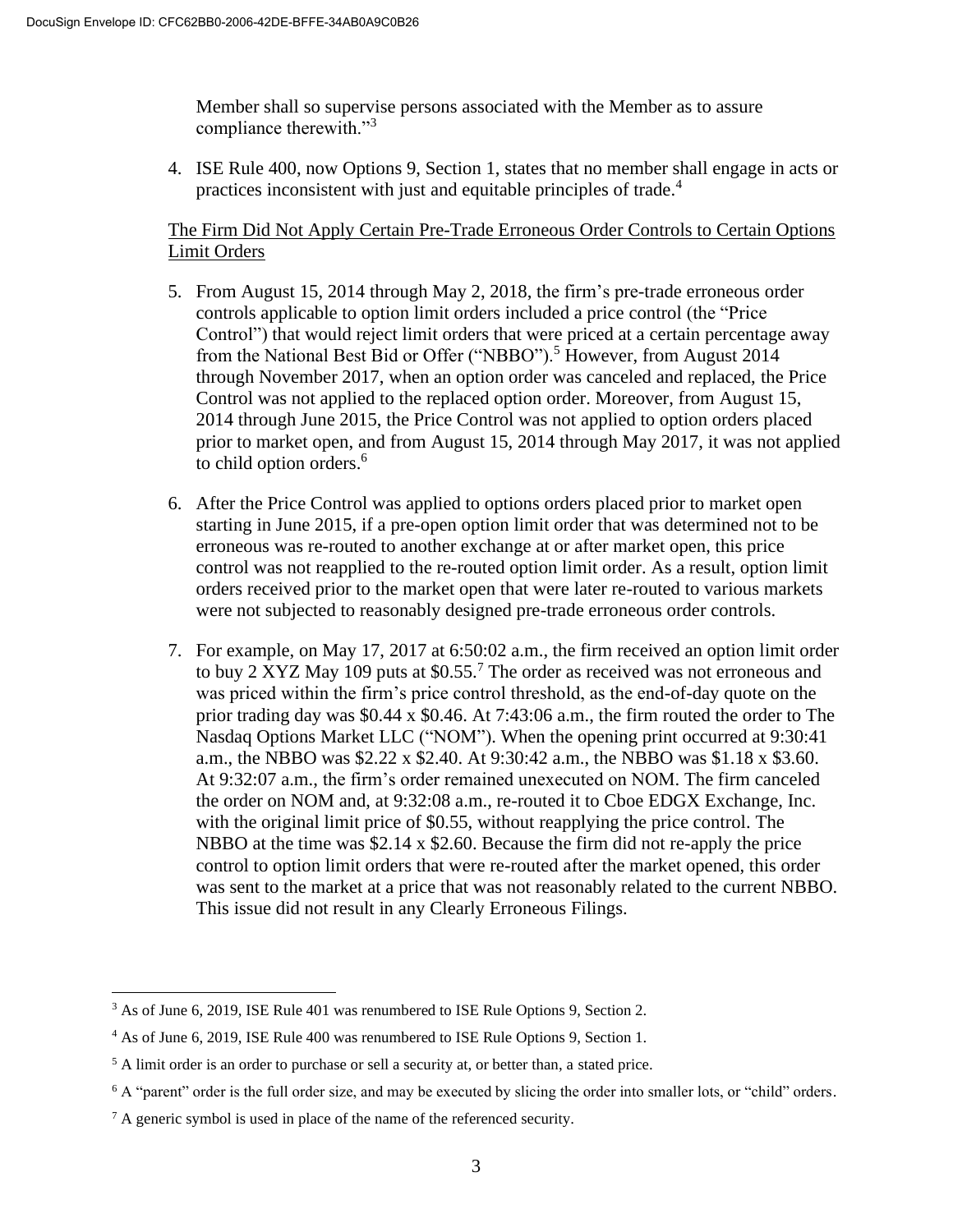Certain Pre-Trade Price and Size Controls Were Not Reasonably Designed Because the Accompanying Procedures Were Not Sufficiently Detailed

- 8. From August 15, 2014 through May 2, 2018, the firm applied certain pre-trade erroneous order controls that incorporated soft blocks for certain broker-dealer options orders. In contrast to a hard block, which generally prevents an order from being submitted by automatically rejecting it, a soft block prevents an order from being routed to a market center until it is either overridden or confirmed by a person.
- 9. From August 15, 2014 through May 2, 2018, Citadel Securities had in place soft blocks that were triggered when the parameters of the applicable price or size controls were met. Once triggered, the subject orders were required to be manually reviewed by certain firm personnel dedicated to this task to determine whether the order should be rejected or submitted to a market center.
- 10. From August 15, 2014 through November 2016, the firm's procedures failed to provide sufficient detail concerning how firm personnel were to review soft block alerts. The firm's procedures did not sufficiently detail the steps firm personnel were to take when reviewing a subject order or the circumstances under which a soft block should be overridden or confirmed. Furthermore, from August 15, 2014 through October 2019 for options orders, the firm failed to require that those persons responsible for reviewing soft block alerts contemporaneously document their review of orders that triggered a soft block, including documenting the rationale for releasing the subject orders into the market after completing the manual review.
- 11. Because the firm's procedures did not require a reasonable review of the orders that triggered soft block alerts or require the person reviewing soft block alerts to contemporaneously document the rationale for resolving such alerts, the applicable pre-trade erroneous order controls were not reasonably designed. This issue did not result in any Clearly Erroneous Filings.

# Delays in Processing Market Data Updates Impacted the Efficacy of Certain Pre-Trade Erroneous Order Controls

- 12. Additionally, during the review period, the firm applied certain pre-trade erroneous order controls to options market orders. However, delays in processing market data updates reduced the effectiveness of the firm's controls in times of volatility.
- 13. For example, on March 3, 2020, after the Federal Reserve Bank announced an interest rate cut at 10:00 a.m., the firm received a number of market orders in two options classes from other broker-dealers and applied its pre-trade erroneous order controls to these orders upon receipt. These orders were not erroneously submitted to the firm. However, the firm experienced delays in processing the market data updates that ensued following the announcement of the interest rate cut. As such, the bid-ask spread drastically widened during this time but because the firm's controls referenced stale data, the market orders routed by the firm, even though not erroneous, were executed at erroneous prices. Because the firm's pre-trade erroneous order controls for options market orders did not reference accurate market data, they were not reasonably designed to prevent the entry of erroneous orders.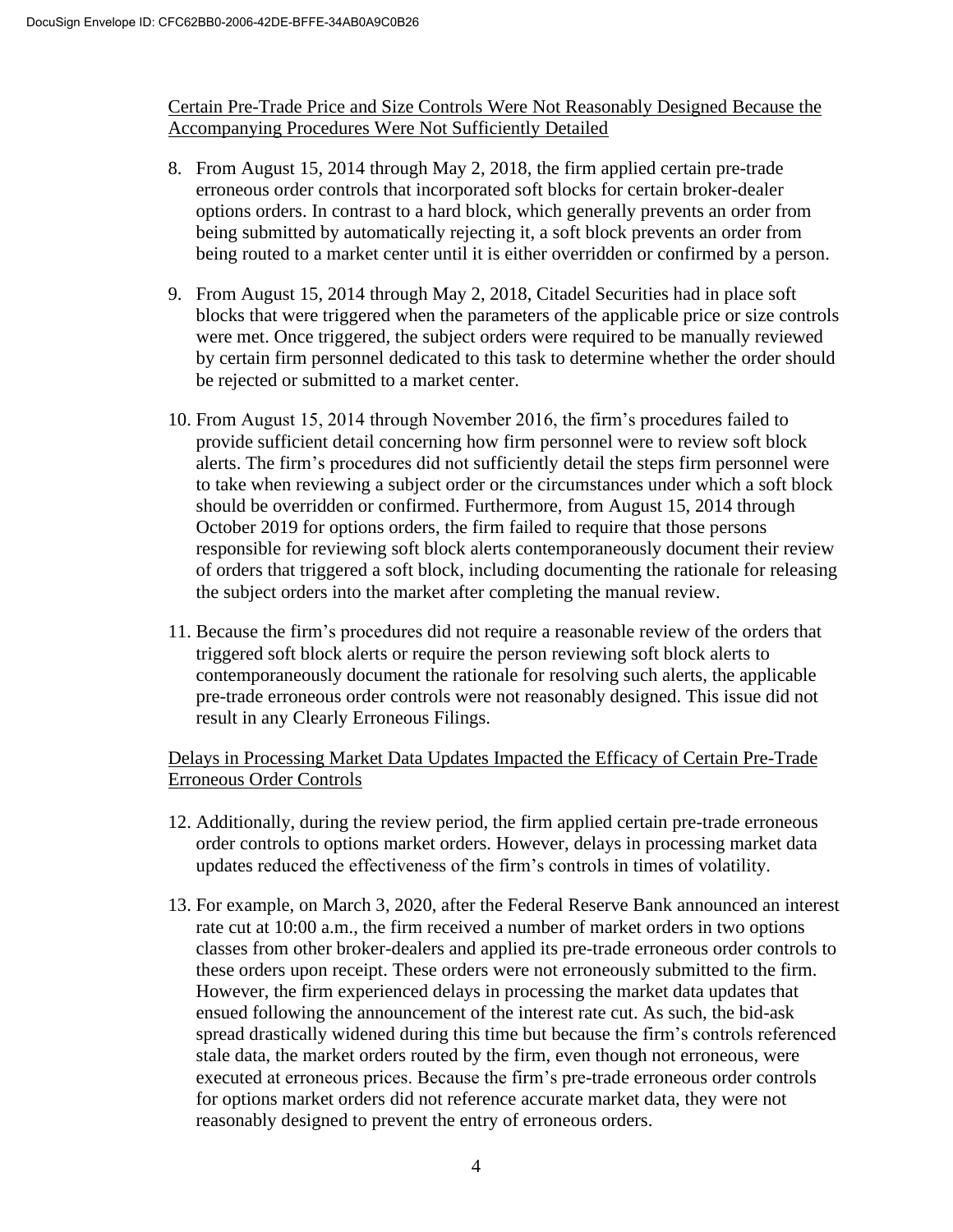- 14. As a result of the firm's failure to establish and maintain reasonable risk management controls and supervisory procedures reasonably designed to prevent the entry of erroneous orders, by rejecting orders that exceed appropriate price or size parameters, the firm, during the review period, violated Section 15(c)(3) of the Exchange Act and Rules 15c3-5(b) and (c)(1)(ii) thereunder, ISE Rules 400 and 401 (for conduct that occurred prior to June 6, 2019), and ISE Options 9, Sections 1 and 2 (for conduct that occurred on or after June 6, 2019).
- B. The firm also consents to the imposition of the following sanctions:
	- 1. A censure;
	- 2. A fine of  $$15,000$ ;<sup>8</sup> and
	- 3. An undertaking to revise the firm's risk management controls and supervisory procedures with respect to the areas of deficiencies described in this AWC and to ensure that it has implemented controls and procedures that are reasonably designed to achieve compliance with the rules and regulations herein. Within 90 business days of acceptance of this AWC, a registered principal of the Firm shall submit to Carly Kostakos, Senior Counsel a signed, dated letter, or an email from a work-related account of the registered principal to Carly.Kostakos@finra.org, providing the following information: (a) a reference to this matter; (b) a representation that the Firm has addressed and corrected the deficiencies described above, including the specific measures or enhancements taken to address those deficiencies; and (c) the date the deficient controls and procedures were addressed and corrected by the Firm.

The firm agrees to pay the monetary sanction upon notice that this AWC has been accepted and that such payment is due and payable. It has submitted a Payment Information form showing the method by which it proposes to pay the fine imposed.

The firm specifically and voluntarily waives any right to claim that it is unable to pay, now or at any time hereafter, the monetary sanction imposed in this matter.

The sanctions imposed herein shall be effective on a date set by FINRA staff.

# **II.**

# **WAIVER OF PROCEDURAL RIGHTS**

The firm specifically and voluntarily waives the following rights granted under ISE's Code of Procedure:

<sup>8</sup> Citadel Securities consents to a fine payable to ISE and the SROs referenced in footnote 2 above, totaling \$225,000.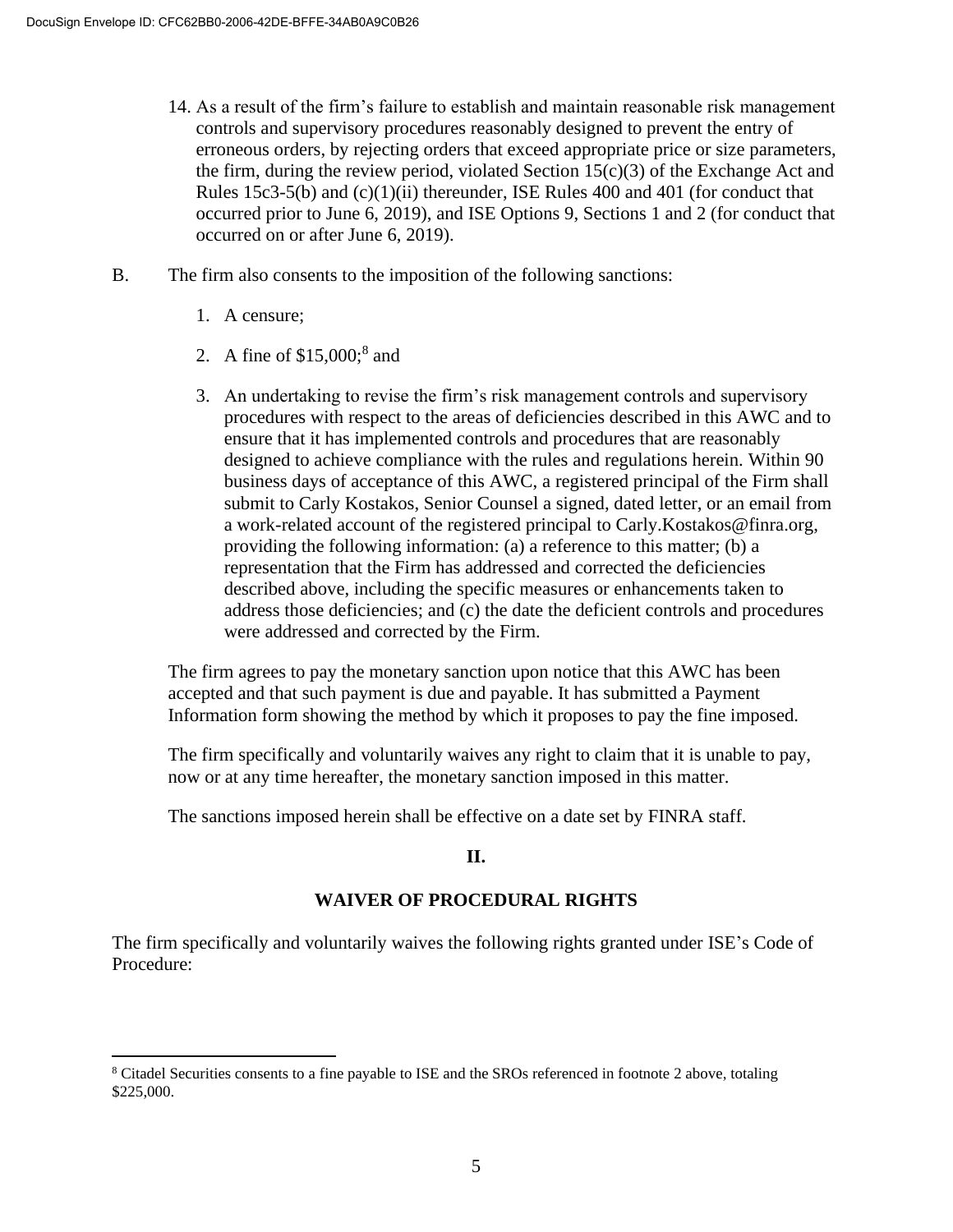- A. To have a Formal Complaint issued specifying the allegations against the firm;
- B. To be notified of the Formal Complaint and have the opportunity to answer the allegations in writing;
- C. To defend against the allegations in a disciplinary hearing before a hearing panel, to have a written record of the hearing made and to have a written decision issued; and
- D. To appeal any such decision to the Exchange Review Council and then to the U.S. Securities and Exchange Commission and a U.S. Court of Appeals.

Further, the firm specifically and voluntarily waives any right to claim bias or prejudgment of the Chief Regulatory Officer, the Exchange Review Council, or any member of the Exchange Review Council, in connection with such person's or body's participation in discussions regarding the terms and conditions of this AWC, or other consideration of this AWC, including acceptance or rejection of this AWC.

The firm further specifically and voluntarily waives any right to claim that a person violated the ex parte prohibitions of Rule 9143 or the separation of functions prohibitions of Rule 9144, in connection with such person's or body's participation in discussions regarding the terms and conditions of this AWC, or other consideration of this AWC, including its acceptance or rejection.

### **III.**

# **OTHER MATTERS**

The firm understands that:

- A. Submission of this AWC is voluntary and will not resolve this matter unless and until it has been reviewed and accepted by FINRA's Department of Enforcement and the Exchange Review Council, the Review Subcommittee, or the Office of Disciplinary Affairs ("ODA"), pursuant to ISE Rule 9216;
- B. If this AWC is not accepted, its submission will not be used as evidence to prove any of the allegations against the firm; and
- C. If accepted:
	- 1. This AWC will become part of the firm's permanent disciplinary record and may be considered in any future actions brought by ISE or any other regulator against the firm;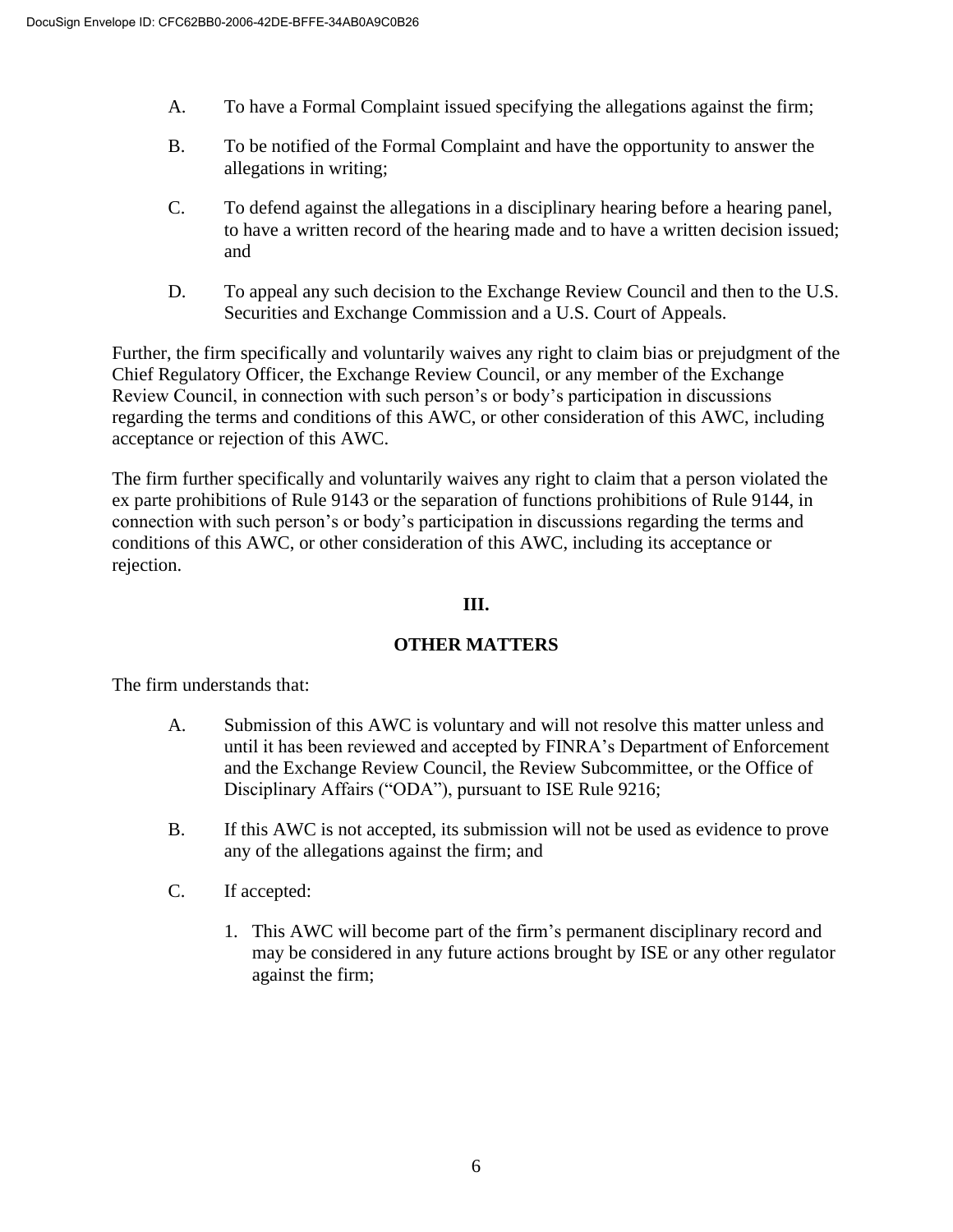- 2. ISE may release this AWC or make a public announcement concerning this agreement and the subject matter thereof in accordance with ISE Rule 8310 and IM-8310-3; $9$  and
- 3. The firm may not take any action or make or permit to be made any public statement, including in regulatory filings or otherwise, denying, directly or indirectly, any finding in this AWC or create the impression that the AWC is without factual basis. The firm may not take any position in any proceeding brought by or on behalf of ISE, or to which ISE is a party, that is inconsistent with any part of this AWC. Nothing in this provision affects the firm's right to take legal or factual positions in litigation or other legal proceedings in which ISE is not a party.
- D. The firm may attach a Corrective Action Statement to this AWC that is a statement of demonstrable corrective steps taken to prevent future misconduct. The firm understands that it may not deny the charges or make any statement that is inconsistent with the AWC in this Statement. This Statement does not constitute factual or legal findings by ISE, nor does it reflect the views of the Exchange or its staff.

<sup>9</sup> Series 8000 of Nasdaq Rules are incorporated by reference into the Nasdaq ISE Rules General 5, Section 2, and are thus Nasdaq ISE Rules and thereby applicable to Nasdaq ISE Members, Associated Persons, and other persons subject to Nasdaq ISE's jurisdiction.